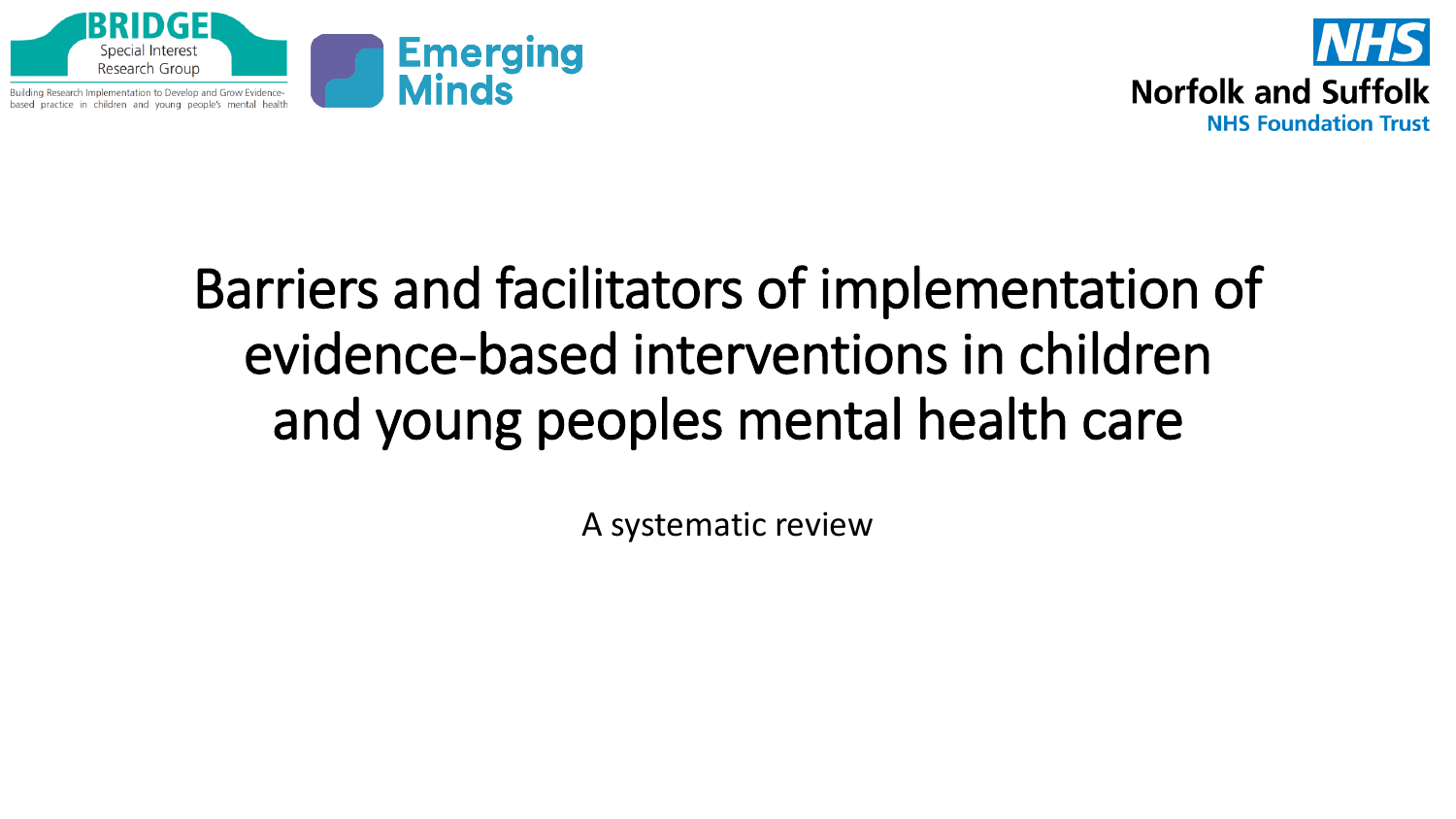



## Rationale

#### The review is part of the BRIDGE SIRG output to advance the topic of implementation of evidence-based practice in children and young peoples health care

There is literature on the barriers and facilitators in this topic, but no review with pragmatic suggestion for solutions and action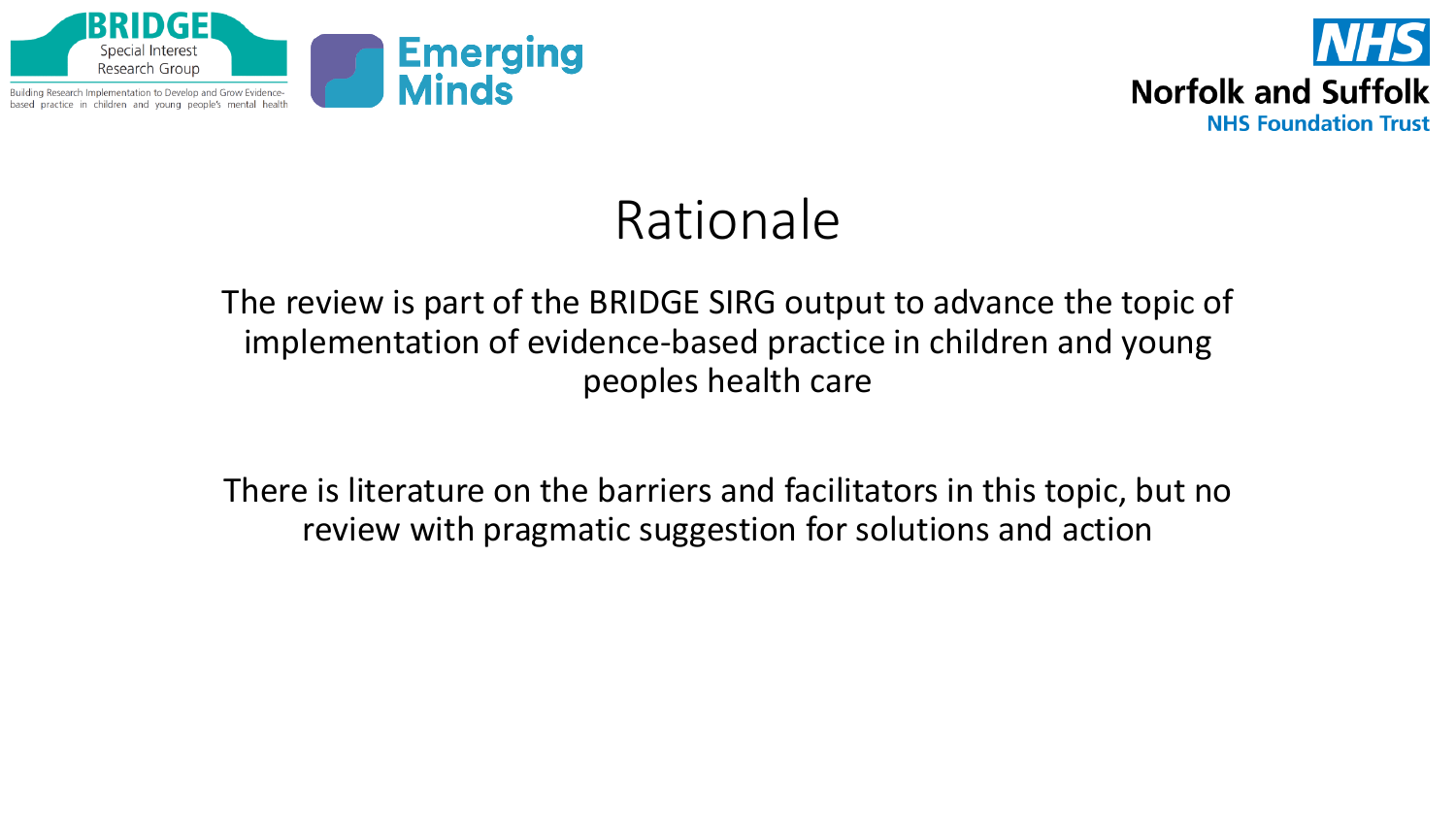



## The Process

A librarian helped to refine our search terms and run the searches (updated September 2021) and after title and abstract screening by two reviews 26 studies were included

We included all study designs and included text and opinion pieces due to the diversity of the literature, all included studies were assessed for quality and found to be of high or moderate quality.

We used the PARHiS framework in the review to map the barriers and facilitators and focus on the solutions within the literature . We used PAHRiS as it focuses on the enablers and barriers and organisational rather than individual change and has a very practical approach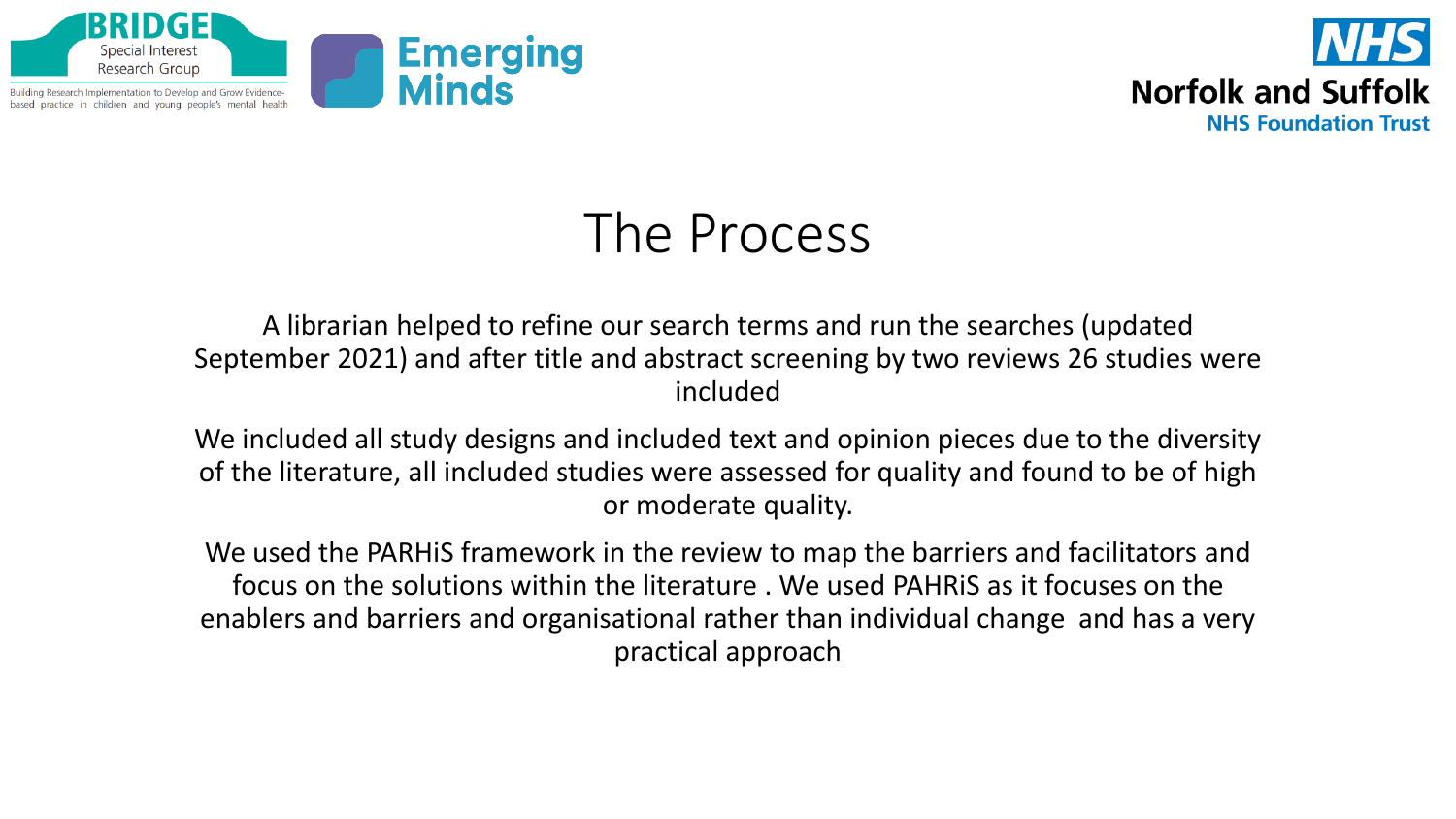



### Overview of the findings Barriers

#### There were a lot of commonalities within the barriers and facilitators which are consistent with the literature.

Organisational level barriers

lack of resources, time, funding, high service demand, readiness for change/innovation, lack of supervision, senior engagement, levels of knowledge around EBP, lack of measurability, strategy, leadership, guidance, clarity, evidence of positive benefits

Clinicians level barriers

Perceptions of EBP's, resistant to change/innovation, lack of training, competing priorities, lack of information or lack of access to information, disparity between research and practice, inadequate knowledge of EPB's, lack of accountability/responsibility, lack of infrastructure support, lack of continuous training and staff turnover, loss of skill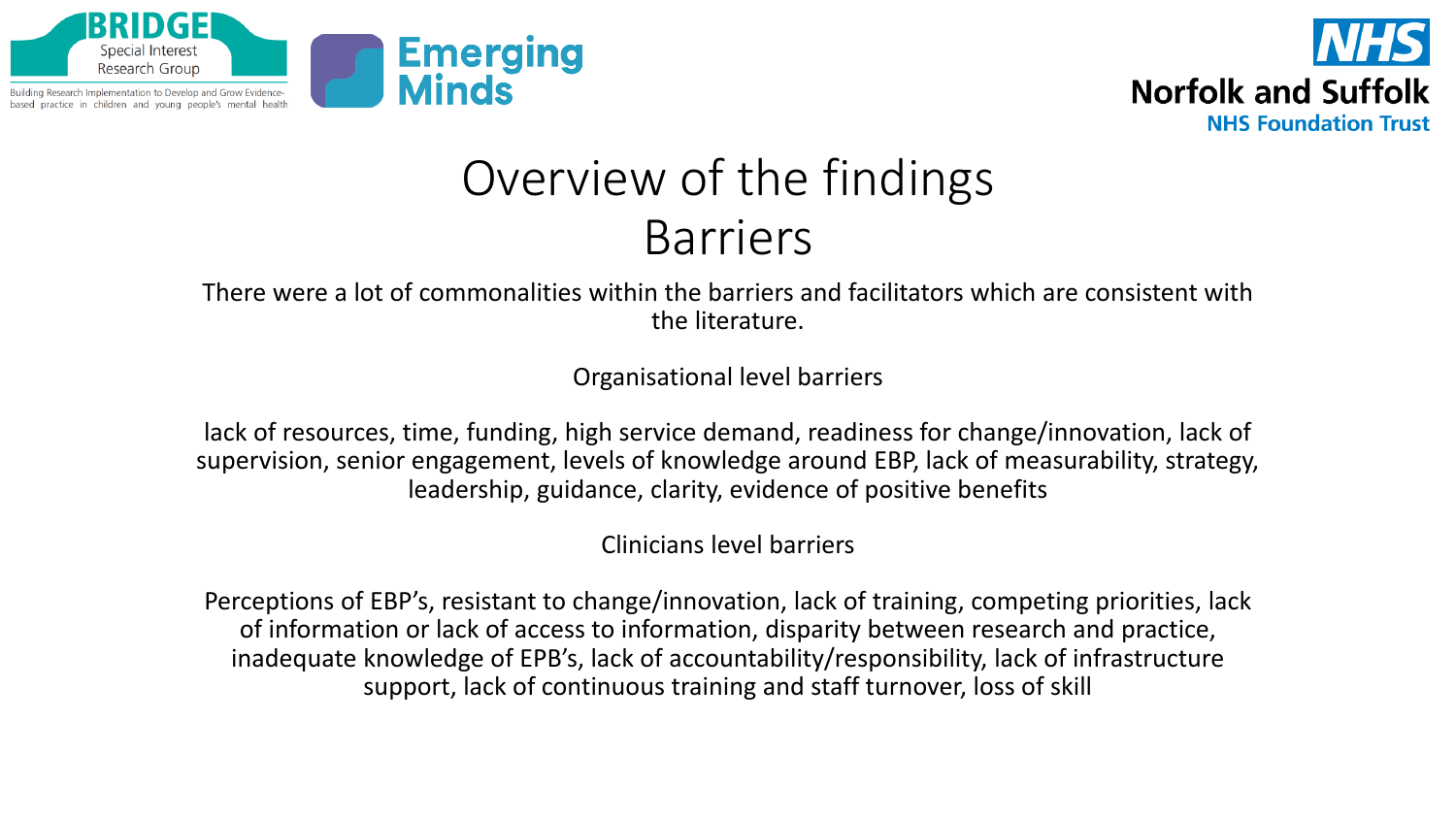



## Overview of the findings facilitators

Organisational facilitators were largely found to be the reverse of the barriers:

Connectedness of organisational resources, relatively priority for workloads, share priority of the change/innovation, accessible and available funding, leadership investment and supervision for the innovation/change, flexibility and regulatory mandate

Clinical level facilitators were found to be the openness of the clinicians to the change/innovation, training, skills and positive mentality, Knowlegde of EPB and their use, positive experience of others using the change/innovation, ongoing training and education